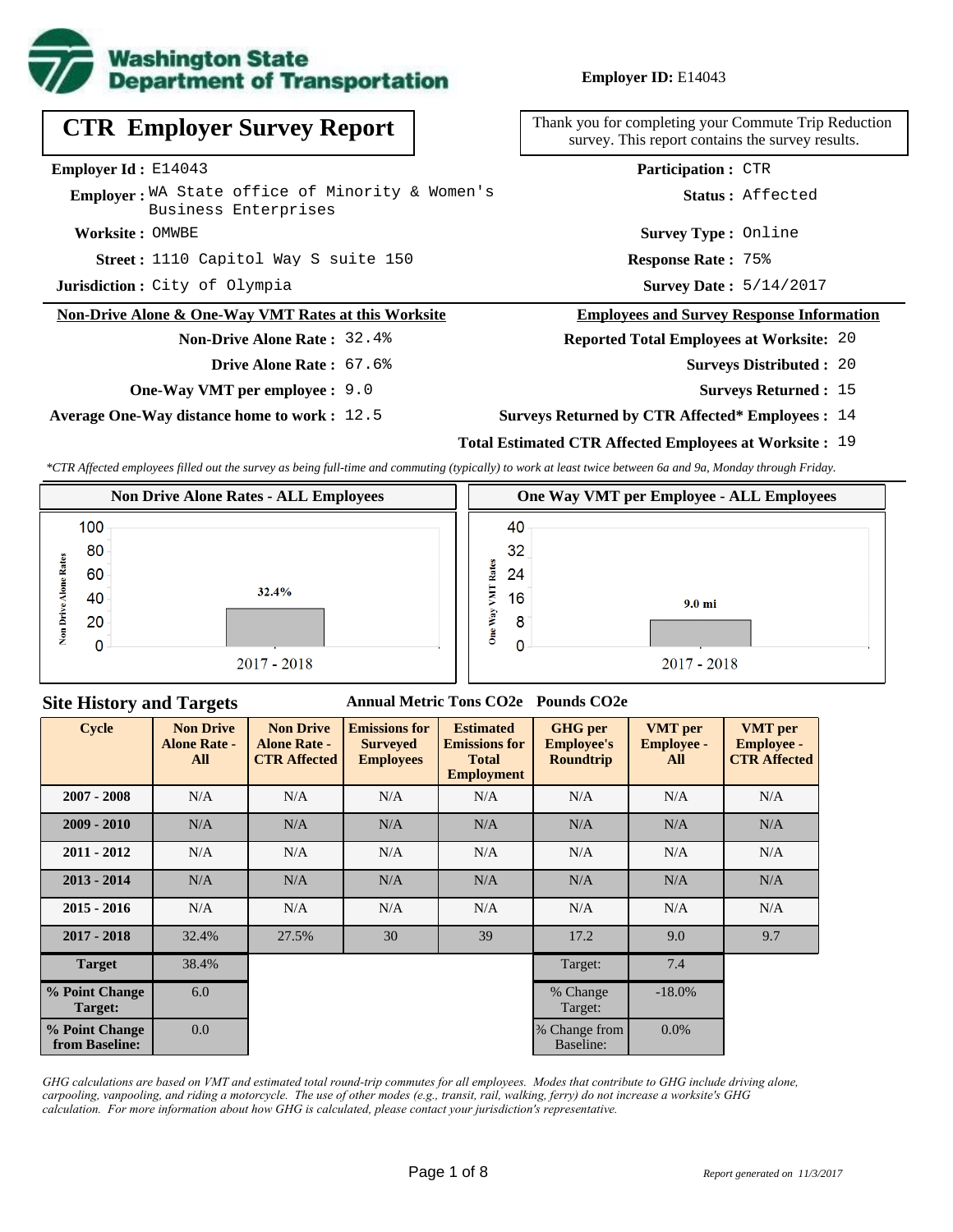

## **Commute Trips By Mode - All Employees**

**Q.4: Last week, what type of transportation did you use each day to commute TO your usual work location? (Mode used for the longest distance.)**



*\* Motorcycle-1 is now included in Drive Alone and Motorcycle-2 is included in Carpool. Information about these trips is still available by request.*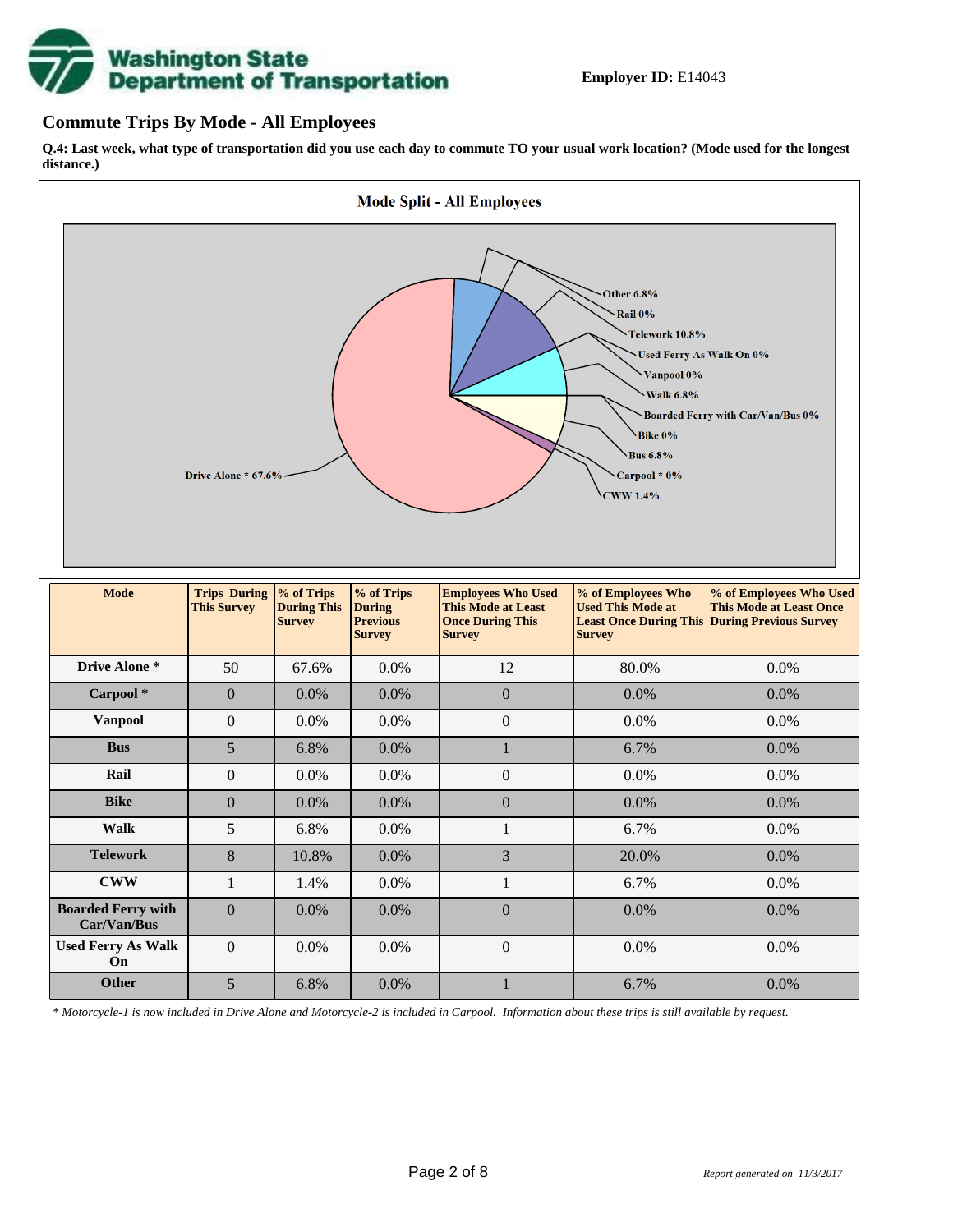

## **Commute Trips By Mode - Affected Employees**

**Q.4: Last week, what type of transportation did you use each day to commute TO your usual work location? (Mode used for the longest distance.)**



*\* Motorcycle-1 is now included in Drive Alone and Motorcycle-2 is included in Carpool. Information about these trips is still available by request.*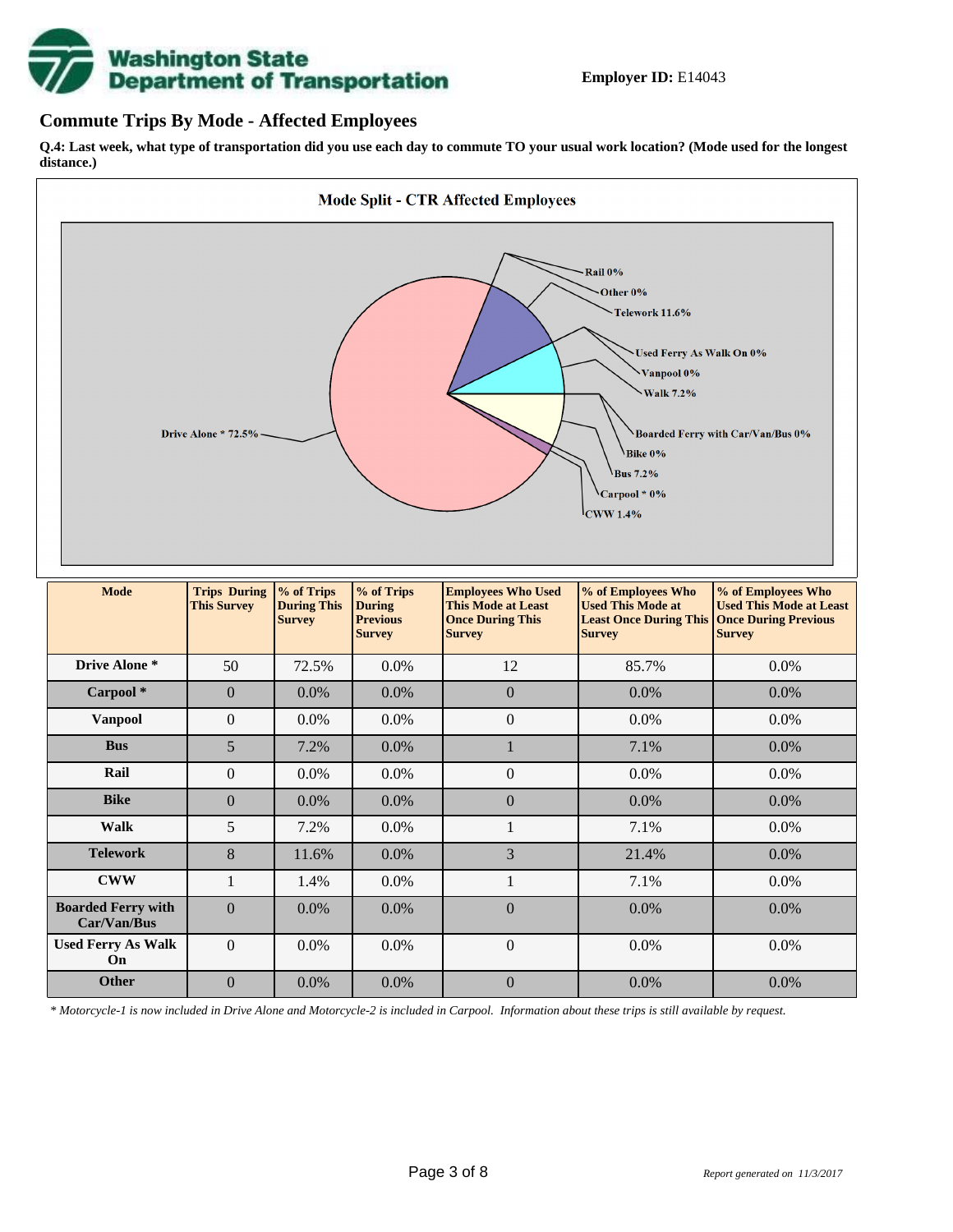

# **Alternative Modes - Number of Employees Who Used a Non-Drive Alone Mode:**

| <b>Non-Drive Alone</b><br><b>Number Of Days</b> | Exactly this $#$ of<br><b>Employees</b> | <b>Exactly this % of</b><br><b>Employees</b> | At least # of<br><b>Employees</b> | At least % of<br>employees |
|-------------------------------------------------|-----------------------------------------|----------------------------------------------|-----------------------------------|----------------------------|
| 0 Day                                           | 9                                       | 60%                                          | 15                                | 100%                       |
| 1 Days                                          | $\overline{0}$                          | 0%                                           | 6                                 | 40%                        |
| 2 Days                                          | $\overline{0}$                          | 0%                                           | 6                                 | 40%                        |
| 3 Days                                          | 3                                       | 20%                                          | 6                                 | 40%                        |
| 4 Days                                          | $\Omega$                                | 0%                                           | 3                                 | 20%                        |
| 5 Days                                          | 3                                       | 20%                                          | 3                                 | 20%                        |
| <b>6 or More Days</b>                           | $\theta$                                | 0%                                           | $\Omega$                          | 0%                         |

## **Count by Occupancy of Carpools and Vanpools**

**Q.4 If you used a carpool or vanpool as part of your commute, how many people (age 16 or older) are usually in the vehicle?**

| <b>Ridesharing Occupancy</b> | <b>Mode</b> | <b>Response Count</b> |
|------------------------------|-------------|-----------------------|
| $2*$                         | Carpool     | 0                     |
| 3                            | Carpool     | $\overline{0}$        |
| 4                            | Carpool     | $\boldsymbol{0}$      |
| 5                            | Carpool     | $\boldsymbol{0}$      |
| >5                           | Carpool     | $\overline{0}$        |
| $<$ 5                        | Vanpool     | $\overline{0}$        |
| 5                            | Vanpool     | $\overline{0}$        |
| 6                            | Vanpool     | $\boldsymbol{0}$      |
| 7                            | Vanpool     | $\overline{0}$        |
| 8                            | Vanpool     | $\boldsymbol{0}$      |
| 9                            | Vanpool     | $\overline{0}$        |
| 10                           | Vanpool     | $\overline{0}$        |
| 11                           | Vanpool     | $\boldsymbol{0}$      |
| 12                           | Vanpool     | $\boldsymbol{0}$      |
| 13                           | Vanpool     | $\boldsymbol{0}$      |
| 14                           | Vanpool     | $\overline{0}$        |
| >14                          | Vanpool     | $\boldsymbol{0}$      |

\* Motorcycle-2 counted with Carpool-2 for this table.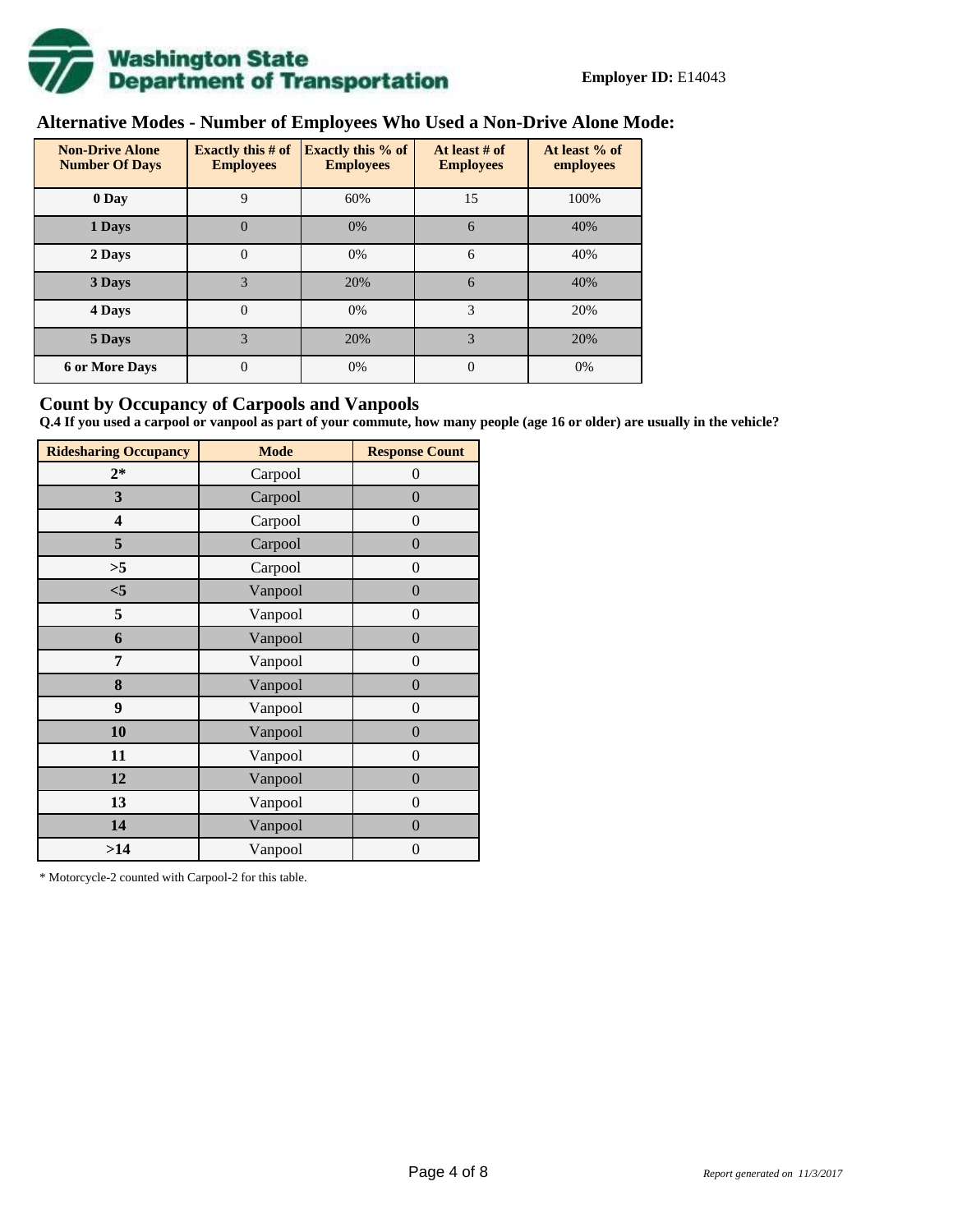

# **Reported Work Schedule - All Employees**

**Q.8 Which of the following best describes your work schedule?**

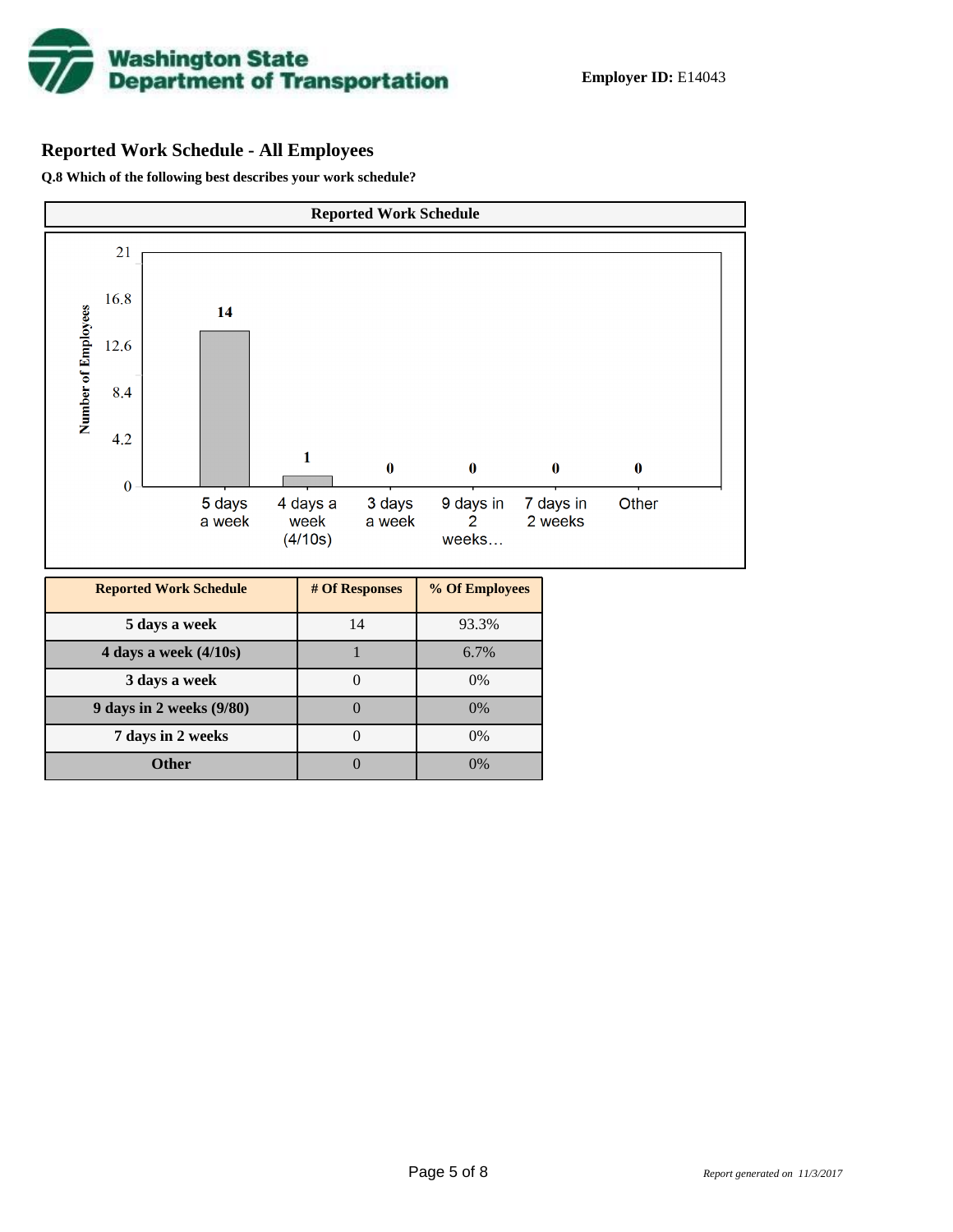

## **Parking and Telework**

**Q.9: On the most recent day that you drove alone to work, did you pay to park? (Mark "yes" if you paid that day, if you prepaid, if you are billed later, or if the cost of parking is deducted from your paycheck.)**



**Q.10: How many days do you typically telework?**

| <b>Telework Frequency</b>           | # of Responses | % of Responses |
|-------------------------------------|----------------|----------------|
| No Answer/Blank                     |                | $0.0\%$        |
| I don't telework                    | 8              | 53.3%          |
| Occasionally, on an as-needed basis | $\mathfrak{D}$ | 13.3%          |
| 1-2 days/month                      |                | $0.0\%$        |
| 1 day/week                          |                | 6.7%           |
| 2 days/week                         |                | 6.7%           |
| 3 days/week                         | 3              | 20.0%          |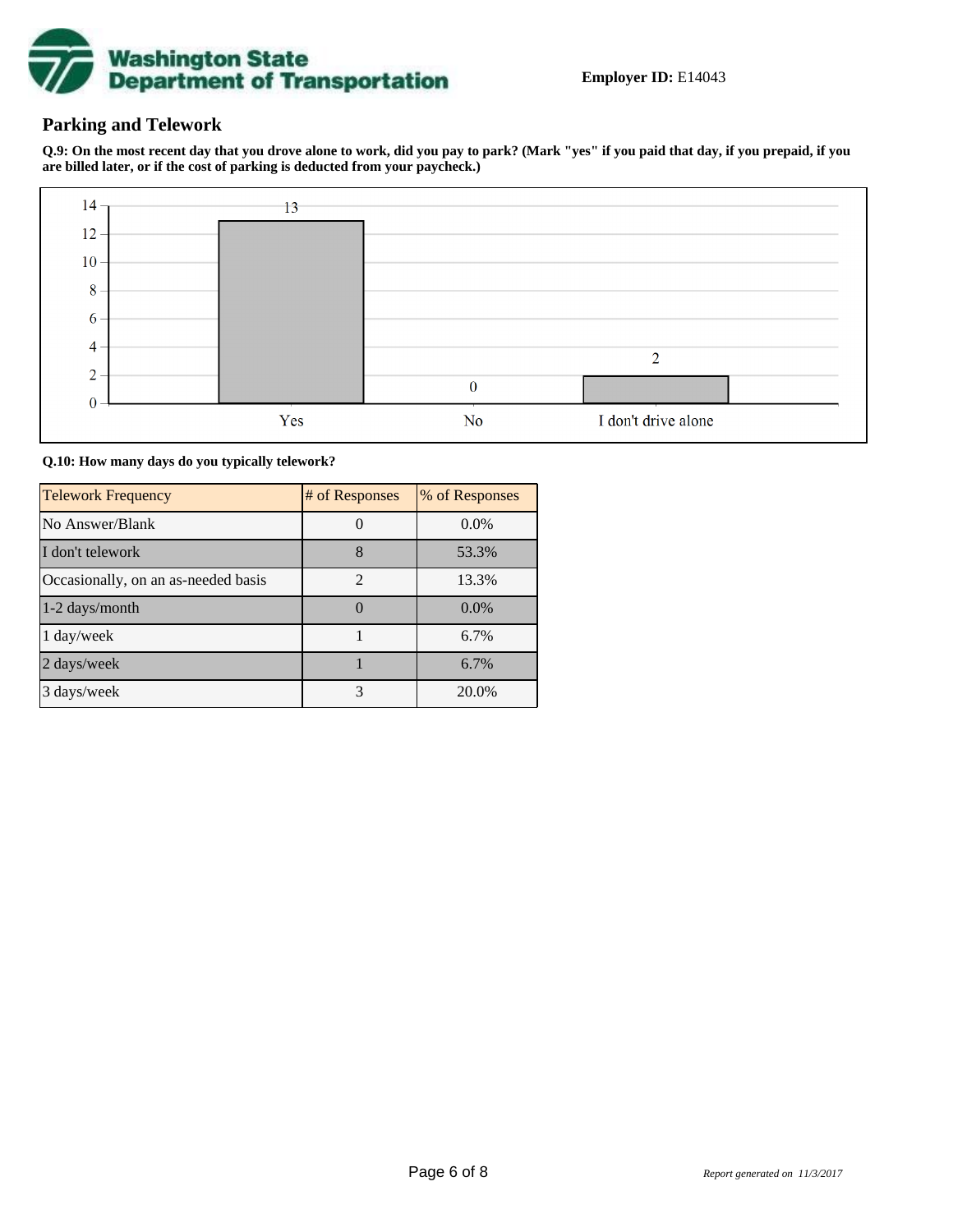

# **Reasons for driving alone to work/not driving alone to work**

**Q11. When you do not drive alone to work, what are the three most important reasons?**

| <b>Question Text</b>                                           | # of Responses | % of Responses |
|----------------------------------------------------------------|----------------|----------------|
| I have the option of teleworking                               | 6              | 26.1%          |
| Personal health or well-being                                  | 5              | 21.7%          |
| Environmental and community benefits                           | 3              | 13.0%          |
| Financial incentives for carpooling, bicycling or walking.     | $\overline{2}$ | 8.7%           |
| Other                                                          | $\mathfrak{D}$ | 8.7%           |
| Free or subsidized bus, train, vanpool pass or fare benefit    |                | 4.3%           |
| Cost of parking or lack of parking                             | 1              | 4.3%           |
| To save money                                                  |                | 4.3%           |
| To save time using the HOV lane                                | $\mathbf{1}$   | 4.3%           |
| Driving myself is not an option                                |                | 4.3%           |
| Emergency ride home is provided                                | $\Omega$       | $0.0\%$        |
| I receive a financial incentive for giving up my parking space | $\Omega$       | $0.0\%$        |
| Preferred/reserved carpool/vanpool parking is provided         | $\Omega$       | $0.0\%$        |

#### **Q12. When you drive alone to work, what are the three most important reasons?**

| <b>Question Text</b>                                      | # of Responses | % of Responses |
|-----------------------------------------------------------|----------------|----------------|
| I like the convenience of having my car                   | 11             | 28.9%          |
| Riding the bus or train is inconvenient or takes too long | 9              | 23.7%          |
| Family care or similar obligations                        | 6              | 15.8%          |
| My commute distance is too short                          | 5              | 13.2%          |
| Other                                                     | 5              | 13.2%          |
| Bicycling or walking isn't safe                           | $\mathfrak{D}$ | 5.3%           |
| I need more information on alternative modes              | $\Omega$       | $0.0\%$        |
| My job requires me to use my car for work                 | $\Omega$       | $0.0\%$        |
| There isn't any secure or covered bicycle parking         | 0              | $0.0\%$        |